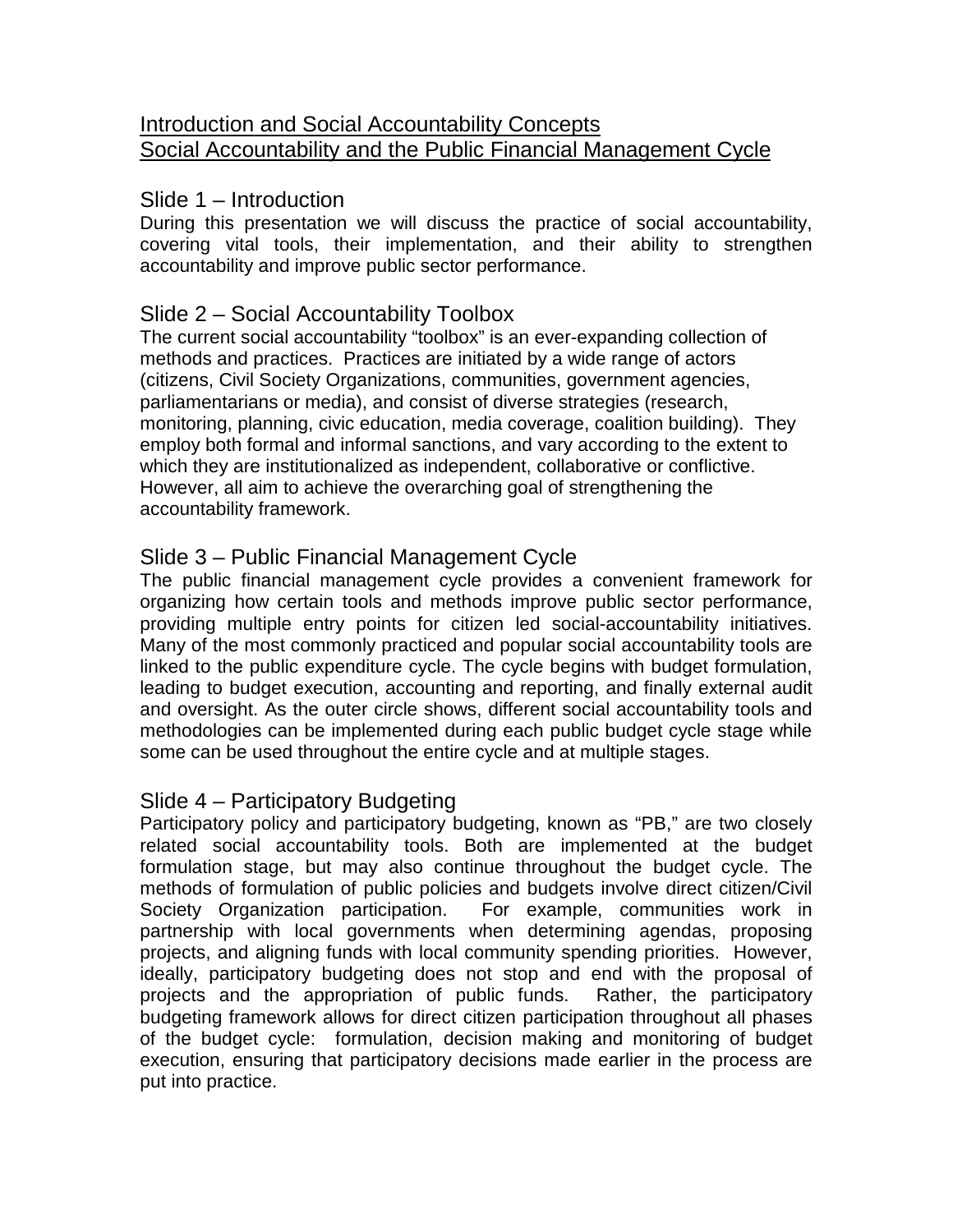Slide 5 – Example: Porto Alegre, Brazil – Participatory Budgeting Participatory Budgeting was pioneered at the municipal level in Brazil during the late 1980s, in the midst of a crisis concerning government credibility. Some newly-elected mayors realized they could improve their public image by engaging citizens in difficult decisions about resources through public meetings involving communities and government representatives. Citizens were able to then vote on their budgetary priorities and had an established channel through which they submitted this information to government. As a result of this experiment, between 1989-1996, the number of households with access to water services rose from 80% to 98%, and the number of children in public schools doubled. Tax revenue increased by nearly 50% as due to greater transparency the process created an environment where citizens were more trusting of government and willing to pay taxes. By 2000, approximately 140 Brazilian municipalities had adopted participatory budgeting, proving the far-reaching advantages of local community involvement within the public decision-making process,

#### Slide 6 – Budget Review & Analysis

Once the budget has been formulated and made public, civil society can continue to demand accountability by undertaking independent budget review and analysis exercises. This process can involve impact and implication analysis of budget allocations, demystifying the technical content, raising awareness on budget-related issues, and creating public education campaigns to improve budget literacy. At the local level, whether or not citizens have participated in budget formulation, efforts to publicize and encourage debate on local budget content serve to enhance public understanding of related issues and encourage civic engagement concerning implementation and monitoring. Civil Society Organizations can play a key role in reviewing, critiquing and building public awareness on policies in areas like poverty reduction, gender equity, environmental protection, employment and social services.

#### Slide 7 –Example: Gujarat, India – Participatory Budget Review

The Indian state of Gujarat has over 8 million poor and disempowered tribal people. A local NGO, DISHA, launched a budget allocation review to reveal the true relationship between government's stated priorities, promises and the actual allocation of funds. Immediately following the annual budget presentation by the state government, DISHA analyzes and interprets the significance of budget allocations to the poor. Budget allocations and information are disseminated to legislators and the public through newspapers and various media outlets. This method informs and empowers ordinary citizens to learn about their rights, vocalize demands, and hold local authorities accountable.

This work has led to improved budget planning, as well as increased funding for priority sectors. Through publication of the analysis and results, communication has significantly improved among ministries. The model has been replicated in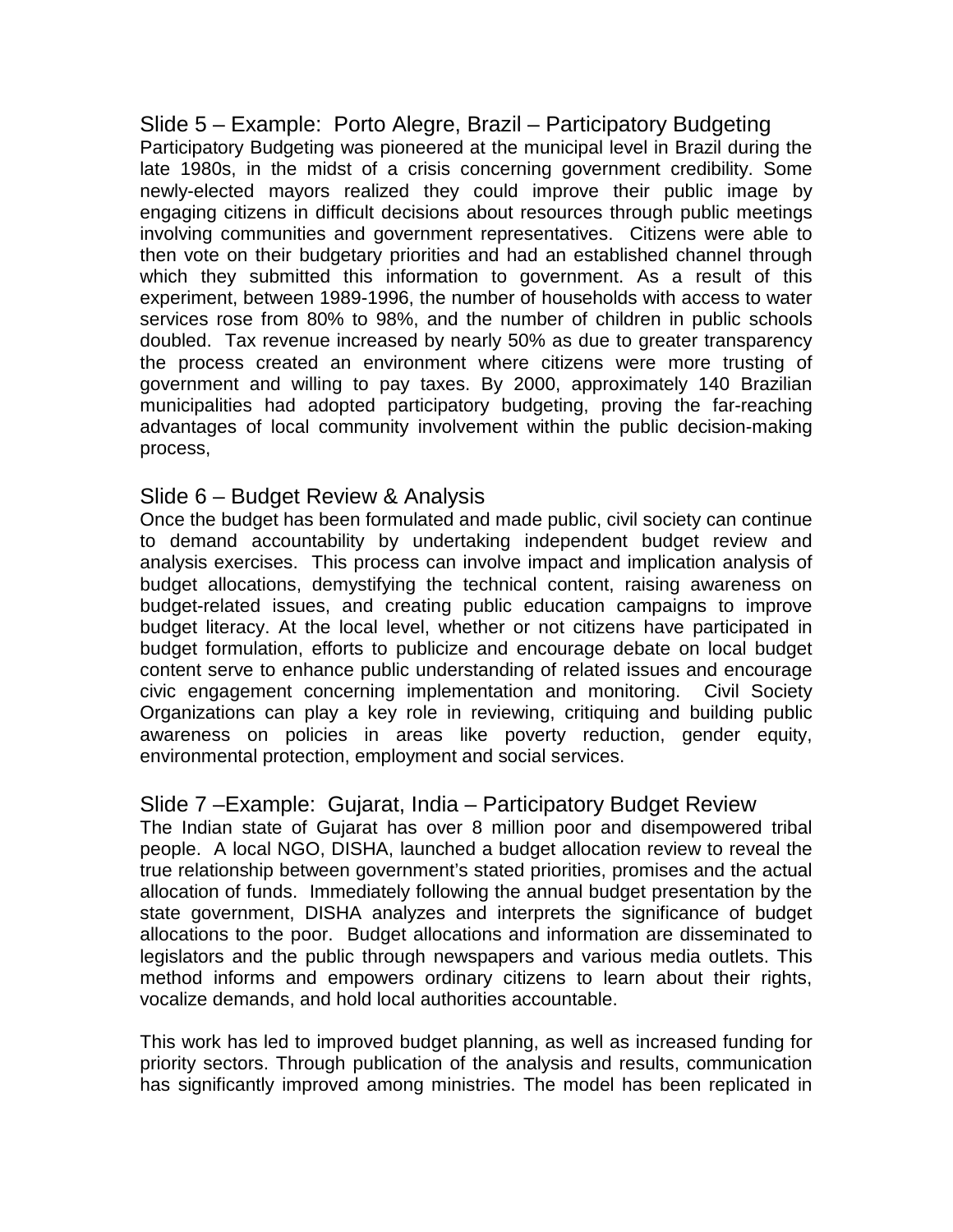12 other Indian states, and has been institutionalized, as the national budget is now analyzed by the People's Budget Information and Analysis Service.

#### Slide 8 – Expenditure Tracking

Once budgets have been formulated and receive government approval, participatory public expenditure tracking uses a citizen-managed process to track government spending and identify leakages and bottlenecks within financial resources and input flows. Groups typically employ actual users or beneficiaries of government services (assisted by Civil Society Organizations), collecting and publicly disseminating data on inputs and expenditures. This approach often involves triangulating the information received from disbursement records of finance ministries, accounts submitted by line agencies and information obtained from independent inquiry. Information is disseminated through the use of media, publications and public meetings.

Slide 9 – Example: Uganda – Public Expenditure Tracking Surveys A public expenditure tracking survey, or PETS, was first launched in 1996 in Uganda. During this time, there was an emerging concern that increased public education spending was failing to generate an increase in primary school enrollment. In 1995, for every dollar spent on non-wage education items by the central government, only about 20 cents reached the schools, with local government retaining a majority of the funds. Poor schools received nothing as both parents and students were unaware of their entitlements to the grants.

Following the implementation of Uganda's PETS, the central government launched a mass information campaign requiring the publishing of data on monthly transfers of grants to districts in newspapers and on the radio. As a result, primary school enrollment in Uganda rose from 3.6 million students to 6.9 million between 1996 and 2001. The share of funds reaching schools increased from 20% in 1995 to 80% in 2001, and now both schools and parents benefit from access to information that is essential for understanding and monitoring the grant program

#### Slide 10 – Performance Monitoring

Participatory performance monitoring and evaluation is a social accountability tool implemented at the final stage of the public financial management cycle.

The tool first examines the outputs and outcomes of the public budget, evaluating service delivery and public works. This evaluation takes place through the involvement of citizen groups and communities, by monitoring public services implementation and community projects, often according to self-selected indicators. This is achieved through the use of participatory monitoring and evaluation tools, such as community scorecards, public opinion surveys, public hearings or citizens' reports cards. The findings of such participatory exercises are presented at interface meetings, where users and service providers meet, discussing evidence and seeking solutions.